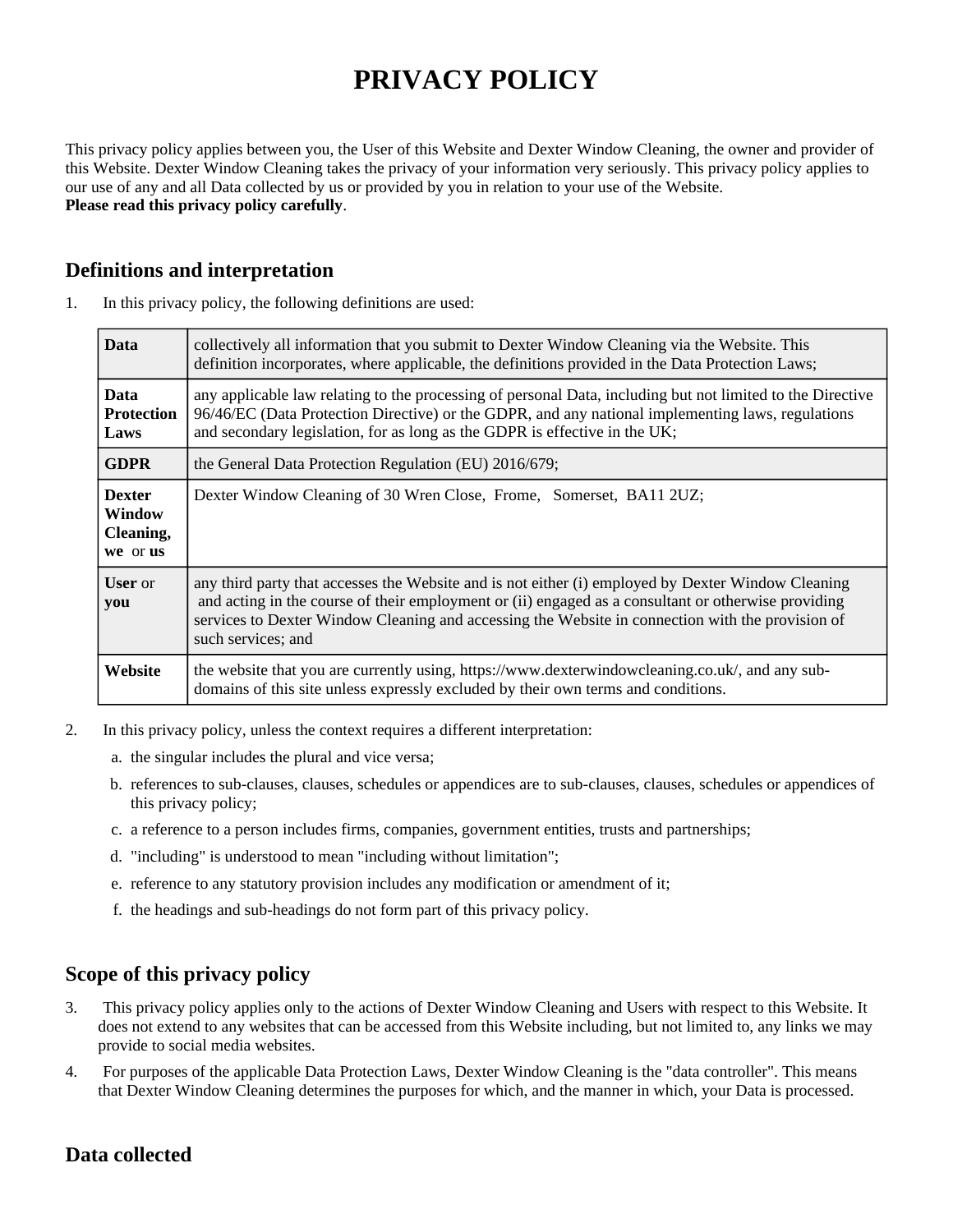- 5. We may collect the following Data, which includes personal Data, from you:
	- a. name;
	- b. gender;
	- c. contact Information such as email addresses and telephone numbers;
	- d. demographic information such as postcode, preferences and interests;

in each case, in accordance with this privacy policy.

#### **How we collect Data**

- 6. We collect Data in the following ways:
	- a. data is given to us by you ; and
	- b. data is collected automatically.

#### **Data that is given to us by you**

- 7. Dexter Window Cleaning will collect your Data in a number of ways, for example:
	- a. when you contact us through the Website, by telephone, post, e-mail or through any other means;
	- b. when you complete surveys that we use for research purposes (although you are not obliged to respond to them);
	- c. when you enter a competition or promotion through a social media channel;
	- d. when you make payments to us, through this Website or otherwise;
	- e. when you elect to receive marketing communications from us;
	- f. when you use our services;

in each case, in accordance with this privacy policy.

#### **Data that is collected automatically**

- 8. To the extent that you access the Website, we will collect your Data automatically, for example:
	- a. we automatically collect some information about your visit to the Website. This information helps us to make improvements to Website content and navigation, and includes your IP address, the date, times and frequency with which you access the Website and the way you use and interact with its content.

#### **Our use of Data**

- 9. Any or all of the above Data may be required by us from time to time in order to provide you with the best possible service and experience when using our Website. Specifically, Data may be used by us for the following reasons:
	- a. internal record keeping;
	- b. transmission by email of marketing materials that may be of interest to you;

in each case, in accordance with this privacy policy.

- 10. We may use your Data for the above purposes if we deem it necessary to do so for our legitimate interests. If you are not satisfied with this, you have the right to object in certain circumstances (see the section headed "Your rights" below).
- 11. For the delivery of direct marketing to you via e-mail, we'll need your consent, whether via an opt-in or soft-opt-in:
	- a. soft opt-in consent is a specific type of consent which applies when you have previously engaged with us (for example, you contact us to ask us for more details about a particular product/service, and we are marketing similar products/services). Under "soft opt-in" consent, we will take your consent as given unless you opt-out.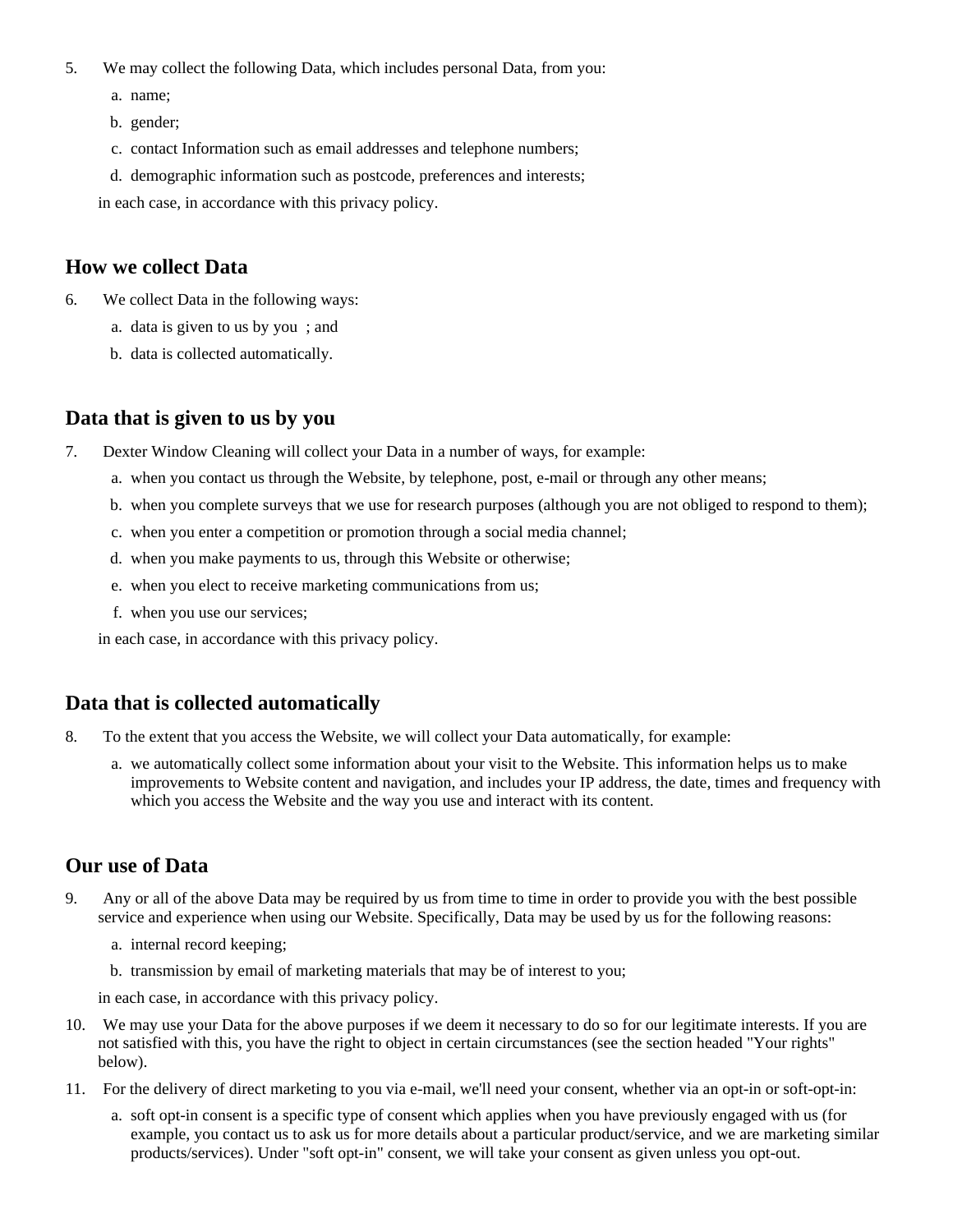- b. for other types of e-marketing, we are required to obtain your explicit consent; that is, you need to take positive and affirmative action when consenting by, for example, checking a tick box that we'll provide.
- c. if you are not satisfied about our approach to marketing, you have the right to withdraw consent at any time. To find out how to withdraw your consent, see the section headed "Your rights" below.

## **Keeping Data secure**

- 12. We will use technical and organisational measures to safeguard your Data, for example:
	- a. access to your account is controlled by a password and a user name that is unique to you.
	- b. we store your Data on secure servers.
- 13. Technical and organisational measures include measures to deal with any suspected data breach. If you suspect any misuse or loss or unauthorised access to your Data, please let us know immediately by contacting us via this e-mail address: dexterwindowcleaning@gmail.com.
- 14. If you want detailed information from Get Safe Online on how to protect your information and your computers and devices against fraud, identity theft, viruses and many other online problems, please visit www.getsafeonline.org. Get Safe Online is supported by HM Government and leading businesses.

## **Data retention**

- 15. Unless a longer retention period is required or permitted by law, we will only hold your Data on our systems for the period necessary to fulfil the purposes outlined in this privacy policy or until you request that the Data be deleted.
- 16. Even if we delete your Data, it may persist on backup or archival media for legal, tax or regulatory purposes.

# **Your rights**

- 17. You have the following rights in relation to your Data:
	- a. **Right to access** the right to request (i) copies of the information we hold about you at any time, or (ii) that we modify, update or delete such information. If we provide you with access to the information we hold about you, we will not charge you for this, unless your request is "manifestly unfounded or excessive." Where we are legally permitted to do so, we may refuse your request. If we refuse your request, we will tell you the reasons why.
	- b. **Right to correct** the right to have your Data rectified if it is inaccurate or incomplete.
	- c. **Right to erase** the right to request that we delete or remove your Data from our systems.
	- d. **Right to restrict our use of your Data** the right to "block" us from using your Data or limit the way in which we can use it.
	- e. **Right to data portability** the right to request that we move, copy or transfer your Data.
	- f. **Right to object** the right to object to our use of your Data including where we use it for our legitimate interests.
- 18. To make enquiries, exercise any of your rights set out above, or withdraw your consent to the processing of your Data (where consent is our legal basis for processing your Data), please contact us via this e-mail address: dexterwindowcleaning@gmail.com.
- 19. If you are not satisfied with the way a complaint you make in relation to your Data is handled by us, you may be able to refer your complaint to the relevant data protection authority. For the UK, this is the Information Commissioner's Office (ICO). The ICO's contact details can be found on their website at https://ico.org.uk/.
- 20. It is important that the Data we hold about you is accurate and current. Please keep us informed if your Data changes during the period for which we hold it.

# **Links to other websites**